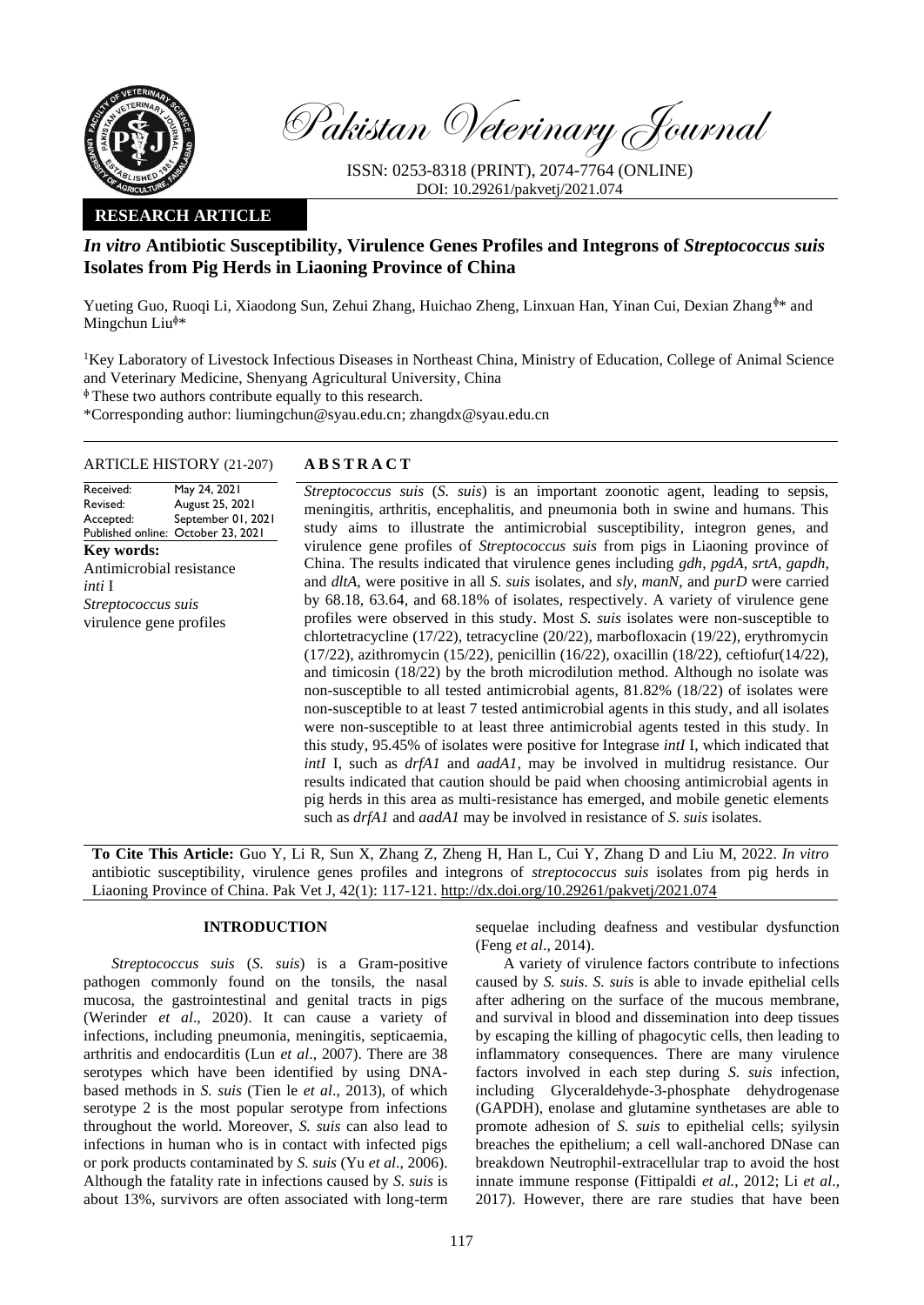carried out to investigate the virulence gene distribution among isolates from Liaoning province of China.

Vaccination is the ideal method in preventing infections caused by *S. suis* because of profitable for the swine industry and benefits public health (Arenas *et al*., 2020). However, it is difficult to develop a universal vaccine against *S. suis* because of the wide genetic and phenotypic variability. Therefore, antimicrobial agents are used to control *S. suis* infections. The β-lactams, macrolides, and fluoroquinolones such as penicillin, ceftriaxone, erythromycin, and enrofloxacin are normally used in pigs and humans to prevent and treat *S. suis* infections (Yao *et al*., 2014; Day *et al*., 2015; Seitz *et al*., 2016). However, antimicrobial resistance in *S. suis* has been reported in the USA, Europe, and Asia (Yongkiettrakul *et al*., 2019). Moreover, antimicrobial resistance genes in *S. suis* can be horizontally transferred to human pathogens including *S. pyogenes*, *S. pneumonia*, and *S. agalactiae* (Palmieri *et al*., 2011). Therefore, it is crucial to monitor antimicrobial susceptibility in *S. suis*, which is able to provide an empiric basement when choosing antimicrobial agents in the clinics and avoid the development of antimicrobial resistance.

In this study, we investigate antimicrobial susceptibility, antimicrobial resistance gene distribution, and virulence genes of *S. suis* isolates from asymptomatic pigs in Liaoning Province of China. Our results will provide important information for optimizing the use of antimicrobial agents when treating zoonosis and controlling the antibiotic-resistance in *S. suis* of this area.

#### **MATERIALS AND METHODS**

**Sample collection:** In Liaoning Province of China from October 2018 and April 2019, six herds in the north, central parts were visited in two districts (3 herds at Shenyang, one herd at Tieling, and 2 herds at Fuxin), and mean herds size was 2300, median 3100. The pigs were 8- 13 weeks without any treatment for at least 1 month using antimicrobial agents before sampling, and all pigs were weaned at the age of 4-6 weeks. We calculated the sample size before sample collection as previous (Kadam and Bhalerao, 2010). We set  $Z_{\alpha}$ ,  $Z_{1-\beta}$ , and  $\Delta$  as 1.96, 1.0364, and 0.15, respectively, and the standard deviation would be approximately 0.75. Then, we calculate the sample size according to the following formula, and 602 clinically healthy pigs were investigated in this experiment.

$$
n = \frac{2(Z\alpha + Z1 - \beta)^{2\sigma 2}}{\Delta^2}
$$

The sample was collected from the nasal cavity of each pig. The swab was immediately placed into tubes containing Brain Heart Infusion Medium (BHI, AoBox, AoBox Biotechnology Company, Beijing, China) with colistin (Merck, Shanghai, China) at 100 μg/mL. The sample was delivered in an icebox to a laboratory within 4h.

**Bacterial isolation and identification:** The aforementioned tubes were kept in an incubator for 18 h at 37°C in 5% CO2. Typical colonies, which were normally translucent colonies surrounded by an α-hemolytic ring, were initially believed to be *S. suis*. Then the suspected *S.* 

*suis* was identified according to conventional methods, morphology observation, including gram stain, and bacterial morphology under microscopy.

To further identify the suspected *S. suis* isolates, premiers (in Table S1) were used to amplify *16S rRNA* gene using a PCR machine (Bio-Rad, Hercules, CA), and the amplified products were purified and sequenced. Briefly, genomic DNA of *S. suis* isolates was extracted using MiniBEST Bacteria Genomic DNA Extraction Kit (TaKaRa, Takara Biomedical Technology, Dalian, China). The amplified products were sent for sequencing by Sangon (Sangon Biotech, Shanghai, China) after being purified and cloned. The nucleotide sequence was analyzed using DNASTAR software (DNASTAR Inc., Madison, WI) and the program NCBI-BLAST (http://www.ncbi.nlm.nih.gov). *S. suis* isolates were kept at -80ºC in BHI (AoBox) broth plus 20% glycerol (Solarbio Life Science, Beijing, China) until resuscitation.

**Detection of virulence genes:** The genes encoding virulence factors were amplified using a PCR machine (Bio-Rad) as reported previously (Dong *et al*., 2015). Twenty virulence genes of *S.suis* were detected in this study, including *gdh*, *fbps*, *sly*, *ofs*, *rgg*, *pgdA*, *srtA*, *iga*, *gapdh*, *salKR*, *ciaRH*, *endoD*, *manN*, *dppIV*, *purD*, the SspA gene, SpyM3\_0908 gene, SMU\_61-like, *dltA*, and *neuB*. Primer sequences are same as previous (Yao *et al*., 2014).

**Antimicrobial susceptibility assay:** The minimum inhibitory concentration (MIC) was measured by the broth micro-dilution method according to the Clinical Laboratory Standards Institute Guidelines (CLSI, 2017). Muller-Hinton broth (MH(B), AoBox, Beijing, China) containing 8% fetal bovine serum (FBS, Haoyang, Tianjin, China) was selected to carry out susceptibility assay. For each isolate, three to five colonies from an agar medium were inoculated into MH(B) in an incubator for 24 h at 37ºC and then inoculums were adjusted to a turbidity equivalent to a 0.5 McFarland standard when carrying out antimicrobial susceptibility testing. Trays were kept in an incubator for 24 h at 37ºC, and *Streptococcus pneumoniae* and *Streptococcus pneumoniae* American Type Culture Collection 49619 (ATCC 49619) was used as a reference strain.

Eighteen antimicrobial agents used in this experiment are as following: ampicillin, penicillin, oxacillin, cefquinome, ceftiofur, tetracycline, chlortetracycline, doxycycline, gamithromycin, tilmicosin, marbofloxacin, enrofloxacin, amikacin, erythromycin, azithromycin, tylosin, florfenicol, and clindamycin. These antimicrobial agents were purchased from the China Institute of Veterinary Drugs Control.

**Integrase gene and gene cassettes detection:** PCR was used to detect integrons and gene cassettes according to the previous method (Liu *et al*., 2009). Primers used for the gene cassette region and integrase gene (*intI* I and *intI* II) are according to the previous report (Liu *et al*., 2009). All amplicons were purified and cloned for sequencing (Sangon Biotech). The sequencing and data analysis of the integrase gene and gene cassettes were carried out as for the *16S rRNA* gene.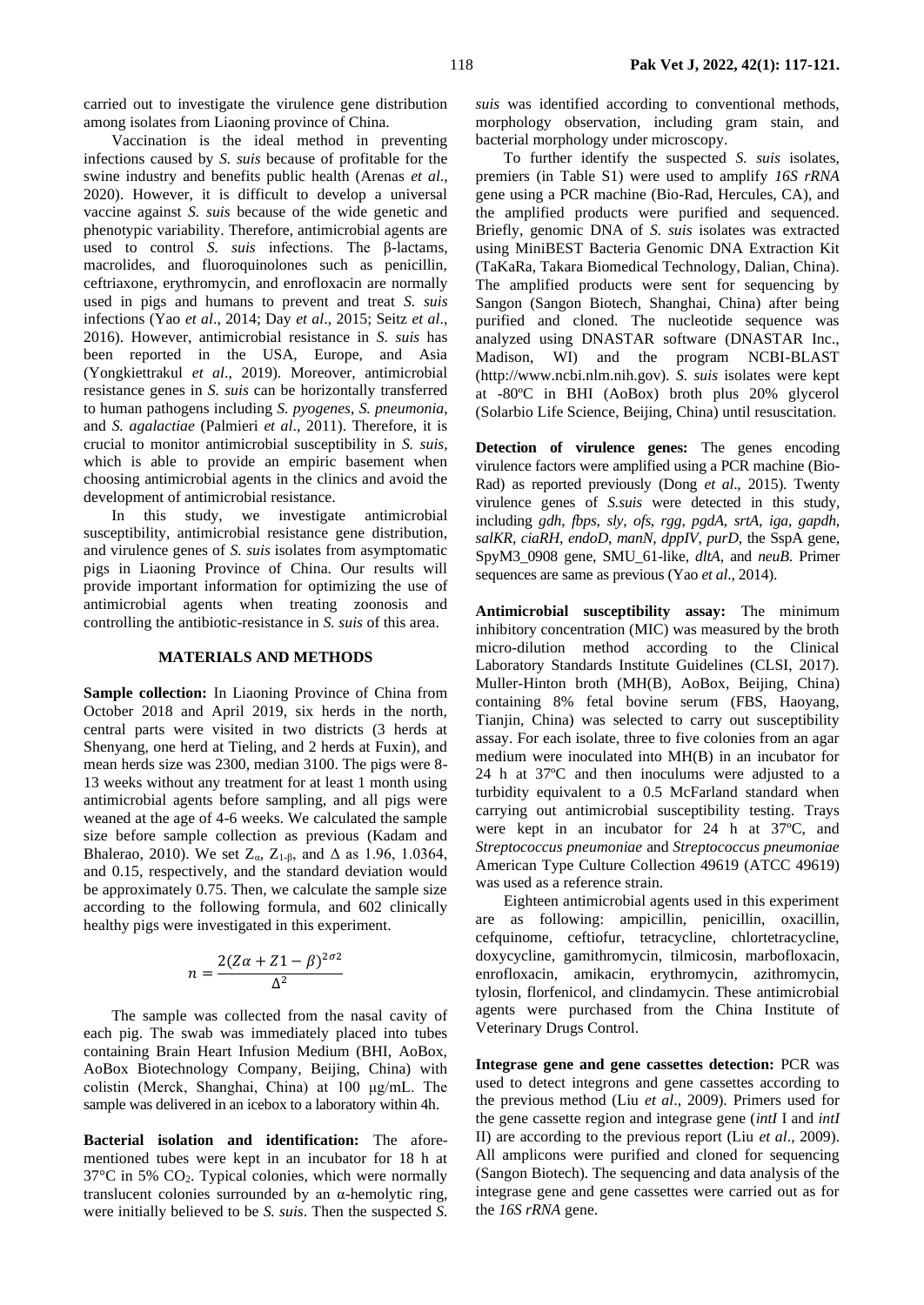#### **RESULTS**

**Detection of virulence factors genes:** Twenty-two (3.65%) *S. suis* isolates among 602 samples from palatine tonsils of pigs in Liaoning Province of China were obtained. The dominant virulence genes detected across all the isolates were *gdh* (100%), *pgdA* (100%), *srtA* (100%), *gapdh* (100%), *dltA* (100%), and *fbps* (90.91%), and the genes *sly*, *manN*, and *purD* were detected with high prevalence ( $>60\%$ ) (Fig. 1). Meanwhile, the detection rates of *ofs*, *salKR*, *endoD*, *dppIV* and *sspA* ranged from 22% to 40%. Only 13.64% of isolates carried the *ciaRH* gene (Fig. 3B-3F). Other virulence genes were not detected in this study. At least eight virulence genes were carried by each isolates, and up to 14 virulence genes (*gdh-padA-strA-gapdh-dltA-fbps-sly-iga-ofs-salKRendoD-manN-purD-sspA*) were able to be carried by one isolate.

**Antimicrobial resistance in** *S. suis* **isolates:** *S. suis* isolates showed resistance to a variety of antimicrobial agents (Table 1). All isolates except two isolates were non-susceptible to tetracycline  $(MIC_{50}=64 \mu g/mL$  and MIC90=64 μg/mL), and most isolates showed nonsusceptible to oxacillin ( $MIC<sub>50</sub>=32 \mu g/mL$  and  $MIC<sub>90</sub>=128$ μg/mL) and marbofloxacin (MIC<sub>50</sub>=32 μg/mL and  $MIC<sub>90</sub>=32 \mu g/mL$ ) with non-susceptible rates at 86.36 and 90.91%, respectively. Fifty percent of isolates were nonsusceptible to penicillin and florfenicol at the highest concentration tested in this study. Conversely, the majority of isolates (19/22) were susceptible to amikacin. Most of antimicrobial agents showed a broad range of MIC (0.125 to  $\geq$ 128 μg/mL), whereas doxycycline (0.125 to 16 μg/mL), chlortetracycline (0.125 to 8 μg/mL) and enrofloxacin (0.125 to 16 μg/mL) exhibited a narrow range of MIC.

A variety of drug-resistant profiles were observed among the isolates. Of the 22 isolates, 21 (95.45%) were non-susceptible to at least 3 of the antimicrobial agents included in this study. No isolates were non-susceptible to all antimicrobial agents, but there were two isolates were non-susceptible to seventeen antimicrobials (Fig. 2).

**Detection of the integrase gene and gene cassette:** In this study, 95.45% (21/22) of *S. suis* isolates were positive for *intI* I (Fig. 3A), but no class II integrons were detected. The gene cassette was purified and sequenced, and the results indicated that isolates normally harbor 1 or 2 antibiotic-resistance gene cassettes (*drfA1*, *aadA1* and *drfA1*-*aadA1*).

#### **DISCUSSION**

*S. suis* has got increasing concerns as an important zoonotic pathogen, especially in Southeast Asia, Europe and North America. This study aimed to provide insights into antimicrobial resistance profile, characterization of integrase gene, and virulence gene distributions of *S. suis* isolates from the nasal membrane of pigs in Liaoning Province of China. Our study indicated that a broad antimicrobial resistance among *S. suis* isolates has occurred. *S. suis* were severely non-susceptible to tetracycline, oxacillin, marbofloxacin, whereas most



**Fig. 1:** Virulence gene profiles in *S. suis* isolates in Liaoning province of China.



**Fig. 2:** Results for phylogenetic tree and antimicrobial resistance phenotype in *S. suis isolates*. Phylogenetic tree was constructed based on *16S rRNA* sequence of *S. suis* isolates from Liaoning province of China. Each column shows the results for a single antimicrobial agents: black indicates non-susceptible to this antimicrobial agents, and white means susceptible to this antimicrobial agents. TET: tetracycline; CTET: chlortetracycline; DOX: doxycycline; PEN: penicillin; AMP: ampicillin; CFT: ceftiofur, CFQ: cefquinome; OXA: oxacillin; AMI: amikacin, GAM: gamithromycin; TMC: tilmicosin; ERY: erythromycin; AZI: azithromycin; TLS: tylosin; MAR: marbofloxacin; ENR: enrofloxacin; FLO: florfenicol; CLI: clindamycin.

isolates were susceptible to amikacin. The *intI* I integrase may play an important role in antimicrobial resistance in *S. suis*. *S. suis* also harbor a variety of virulence genes, such as *gapdh*, *srtA*, *gdh*, *pgdA*, and *dltA*, to contribute to its pathogenic potential.

Previous reports indicated that almost all pigs were positive for *S. suis* (Gottschalk *et al*., 2010). A recent study showed that the prevalence of *S. suis* from tonsil swabs of clinically healthy pigs in China and the UK were 27.4 and 35.60%, respectively (Zou *et al*, 2018). Similarly, the detection rate of *S. suis* isolated from pig tissues was 16.9% (Zhang *et al*., 2019). Compared with previous reports, the prevalence of *S. suis* from the nasal membrane of pigs in Liaoning Province of China is much lower (3.65%), and our results are similar to that from nasal and anal swab samples in Jiangsu province of China with only 0.46% (Huan *et al*., 2020). We believe that sample collection methods and geographical variety contribute to the difference.

Many different virulence factors contribute to the pathogenicity in *S. suis* isolates. Therefore, it is believed that virulence gene distribution is able to reflect pathogenicity in *S. suis* isolates (Dong *et al*., 2015). A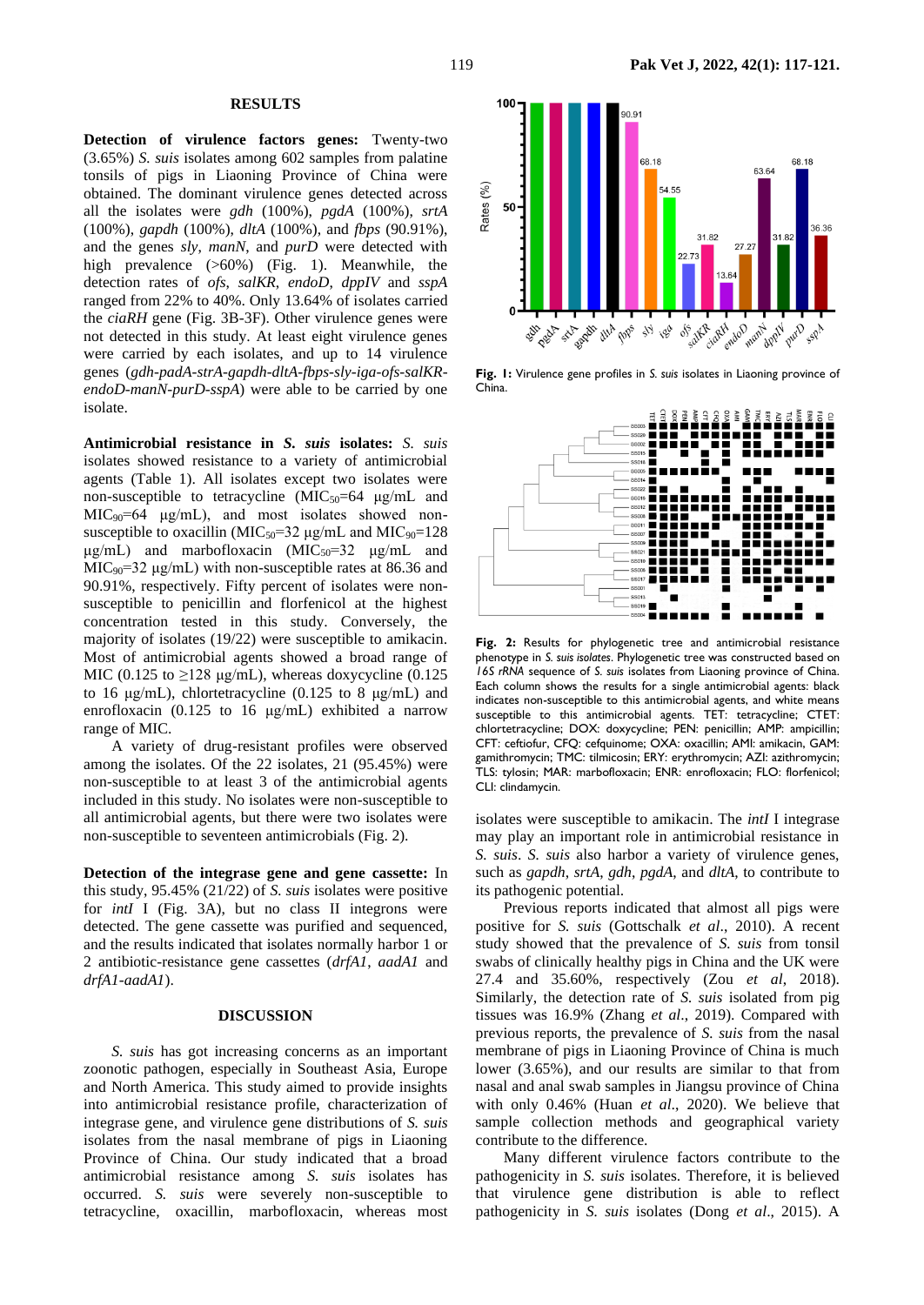

**Fig. 3:** Results for PCR detection of *intI* I and virulence genes. Fig. 3A: distribution of intI I among isolates; M: DL2000 marker; Line 1-7 isolates; Fig. 3B: distribution of *dppIV* among two isolates, M: DL2000 marker; Line 1 and 2: isolates; Line 3: positive control; Line 4: Negative control; Fig. 3C: detection of *purD* among 6 isolates; M: DL2000 marker; Line 1-6: isolates; Line 7: positive control; Line 8: Negative control; Fig. 3D: detection of *ofs* among 6 isolates; M: DL2000 marker; Line 1-6: isolates; Line 7: positive control; Line 8: negative control; Fig. 3E: detection of *manN* among 5 isolates; M: DL2000 marker; Line 1-5: isolates; Line 6: positive control; Line 7: negative control; Fig 3F: detection of *sly* among 6 isolates; M: DL2000 marker; Line 1-4: isolates; Line 5: positive control; Line 6: negative control.

**Table 1:** Antimicrobial resistance of *S. suis* isolates from palatine tonsils of pigs

| Antimicrobial agents | <b>Break points</b> | MIC (µg/mL) |            |             |                | Percentage of isolates (%) |             |              |
|----------------------|---------------------|-------------|------------|-------------|----------------|----------------------------|-------------|--------------|
|                      | $(\mu g/mL)$        | Minimum     | 50%        | 90%         | <b>Maximum</b> |                            | R           | I+R          |
| Penicillin           | 0.125               | 0.125       | $\geq$ 128 | $\geq$ 128  | $\geq$   28    |                            | 16          | 77.27(17/22) |
| Ampicillin           | 0.25                | 0.125       | 16         | $\geq$   28 | $\geq$   28    |                            | $ 2\rangle$ | 63.64(14/22) |
| Oxacillin            | 0.25                | 0.125       | 32         | $\geq$ 128  | $\geq$ 128     |                            | 18          | 86.36(19/22) |
| Cefquinome           | 0.5                 | 0.125       |            | $\geq$ 128  | $\geq$ 128     |                            | 10          | 59.09(13/22) |
| Ceftiofur            | 0.5                 | 0.125       | 8          | $\geq$ 128  | $\geq$   28    |                            | 4           | 72.73(16/22) |
| Tetracycline         |                     | 0.125       | 64         | 64          | $\geq$   28    | 0                          | 20          | 90.91(20/22) |
| Doxycycline          |                     | 0.125       |            | 8           | 16             |                            | 16          | 77.27(17/22) |
| Chlortetracycline    |                     | 0.125       | 4          | 8           | 8              | 4                          | 17          | 95.45(21/22) |
| Gamithromycin        | 0.5                 | 0.125       |            | 32          | 32             |                            | 17          | 81.82(18/22) |
| Tilmicosin           |                     | 0.125       | 32         | $\geq$ 128  | $\geq$ 128     |                            | 16          | 81.82(18/22) |
| Tylosin              |                     | 0.125       | 8          | 64          | 64             |                            | 12          | 59.09(13/22) |
| Marbofloxacin        |                     | 0.125       | 32         | 32          | 32             |                            | 19          | 90.91(20/22) |
| Enrofloxacin         | 0.5                 | 0.125       |            | 16          | 16             |                            | п           | 54.55(12/22) |
| Amikacin             | 0.5                 | 0.125       | 8          | $\geq$   28 | $\geq$   28    |                            | 3           | 22.72(5/22)  |
| Erythromycin         | 0.25                | 0.125       | 8          | 64          | 64             | 2                          | 17          | 86.36(19/22) |
| Azithromycin         | 0.25                | 0.125       | 64         | $\geq$ 128  | $\geq$   28    | 0                          | 15          | 68.18(15/22) |
| Florfenicol          |                     | 0.125       | $\geq$ 128 | $\geq$ 128  | $\geq$   28    | 0                          | 16          | 72.72(16/22) |
| Clindamycin          | 0.25                | 0.125       | 4          | $\geq$   28 | $\geq$   28    |                            | П           | 54.55(12/22) |

previous report indicated that virulence genes including *gdh*, *pgdA*, *strA*, *gapdh*, *mrp*, *dltA*, *ofs*, *fbps*, *iga*, *ciaRH*, *manN*, *purD*, *DppIV*, *neuB* and *SspA* gene, were dominant among *S. suis* isolates. Similar results were observed in our study. For example, genes encoding virulence factors including *gdh*, *pgdA*, *srtA*, *gapdh*, and *dltA* were positive among all *S. suis* isolates, while genes such as *ofs*, *fbps*, *iga*, *ciaRH*, *manN*, *dppIV*, and *sspA*, were comparably lower. These results indicated that geographical factors may contribute to virulence gene distribution among *S. suis* isolates. NeuB is a sialic acid dynthetase in *S. suis* isolates, and sialic acid is involved in the adherence of *S. suis* to monocytes (Fittipaldi *et al*., 2012). However, *neuB* is absent in *S. suis* isolates, which may indicate that other virulence genes such as *fbps*, *gapdh* may also be responsible for adherence.

Antimicrobial agents are crucial in preventing and treating infections caused by bacteria. Therefore, antimicrobial agents are still used in the swine industry all through the world (Zhang *et al*., 2019). The wide use of antimicrobial agents facilities the development of antimicrobial resistance in bacteria. *S. suis* isolates have become non-susceptible to many classes of antimicrobial agents such as clindamycin, tetracycline, and erythromycin (Tan *et al*., 2021). Beta-lactams resistance is uncommon in *S. suis* isolates. The resistance rate of *S. suis* isolates to ampicillin ranged from 13.7 to 25.3% between 2013 and 2017 in China (Zhang *et al*., 2019), similar nonsusceptible rates were observed in studies from Thailand (Yongkiettrakul *et al*., 2019); but reports indicated that lower than 5% of *S. suis* isolates were resistant to penicillin in Sweden and Poland (Bojarska *et al*., 2016; Werinder *et al*., 2020). However, over 50% of isolates showed resistant to penicillin, ampicillin, oxacillin, and ceftiofur in this study. The reason for this phenomenon is still unclear, but it seems the results from Zhang *et al*. (2019) can partly explain this phenomenon as the resistance rate of *S. suis* isolates from pig herds kept increasing from 2013 to 2017. As tetracyclines are widely used in swine production, *S. suis* isolates often showed high resistance to tetracyclines. On the other hand, the tetracycline resistance is believed to be co-occurrence with macrolides and lincosamides resistance. In this study, 8 *S. suis* isolates were coresistant to the tetracycline, macrolides and lincosamides, and our results are in accordance with the previous study (Ichikawa *et al*., 2020; Tan *et al*., 2021). Recently, *erm(B)*-carrying mobile elements contributed to horizontal transfer among *S. suis*